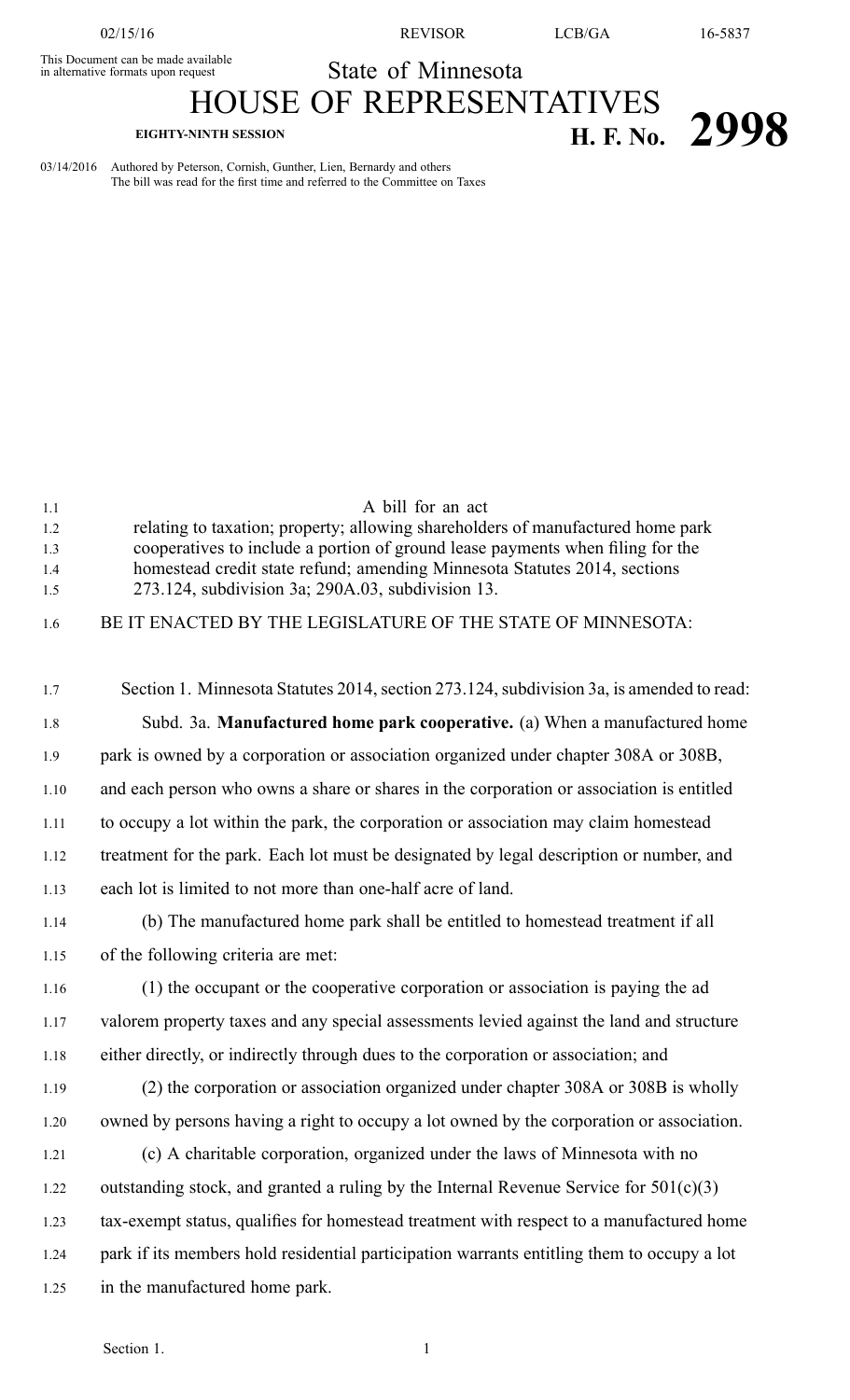2.1 (d) "Homestead treatment" under this subdivision means the classification rate 2.2 provided for class 4c property classified under section 273.13, subdivision 25, paragraph 2.3 (d), clause (5), item (ii)., and the homestead market value exclusion under section 273.13, 2.4 subdivision 35, does not apply and the property taxes assessed against the park shall not 2.5 be included in the determination of taxes payable for rent paid under section 290A.03.

## 2.6 **EFFECTIVE DATE.** This section is effective beginning with claims for taxes 2.7 payable in 2017.

2.8 Sec. 2. Minnesota Statutes 2014, section 290A.03, subdivision 13, is amended to read: 2.9 Subd. 13. **Property taxes payable.** "Property taxes payable" means the property 2.10 tax exclusive of special assessments, penalties, and interest payable on <sup>a</sup> claimant's 2.11 homestead after deductions made under sections 273.135, 273.1384, 273.1391, 273.42, 2.12 subdivision 2, and any other state paid property tax credits in any calendar year, and after 2.13 any refund claimed and allowable under section 290A.04, subdivision 2h, that is first 2.14 payable in the year that the property tax is payable. In the case of <sup>a</sup> claimant who makes 2.15 ground lease payments, "property taxes payable" includes the amount of the payments 2.16 directly attributable to the property taxes assessed against the parcel on which the house is 2.17 located. No apportionment or reduction of the "property taxes payable" shall be required 2.18 for the use of <sup>a</sup> portion of the claimant's homestead for <sup>a</sup> business purpose if the claimant 2.19 does not deduct any business depreciation expenses for the use of <sup>a</sup> portion of the 2.20 homestead in the determination of federal adjusted gross income. For homesteads which 2.21 are manufactured homes as defined in section 273.125, subdivision 8, and for homesteads 2.22 which are including manufactured homes located in a manufactured home community 2.23 owned by <sup>a</sup> cooperative organized under chapter 308A or 308B, and park trailers taxed as 2.24 manufactured homes under section 168.012, subdivision 9, "property taxes payable" shall 2.25 also include 17 percen<sup>t</sup> of the gross rent paid in the preceding year for the site on which the 2.26 homestead is located. When <sup>a</sup> homestead is owned by two or more persons as joint tenants 2.27 or tenants in common, such tenants shall determine between them which tenant may claim 2.28 the property taxes payable on the homestead. If they are unable to agree, the matter shall 2.29 be referred to the commissioner of revenue whose decision shall be final. Property taxes 2.30 are considered payable in the year prescribed by law for paymen<sup>t</sup> of the taxes.

2.31 In the case of <sup>a</sup> claim relating to "property taxes payable," the claimant must have 2.32 owned and occupied the homestead on January 2 of the year in which the tax is payable 2.33 and (i) the property must have been classified as homestead property pursuan<sup>t</sup> to section 2.34 273.124, on or before December 15 of the assessment year to which the "property taxes 2.35 payable" relate; or (ii) the claimant must provide documentation from the local assessor